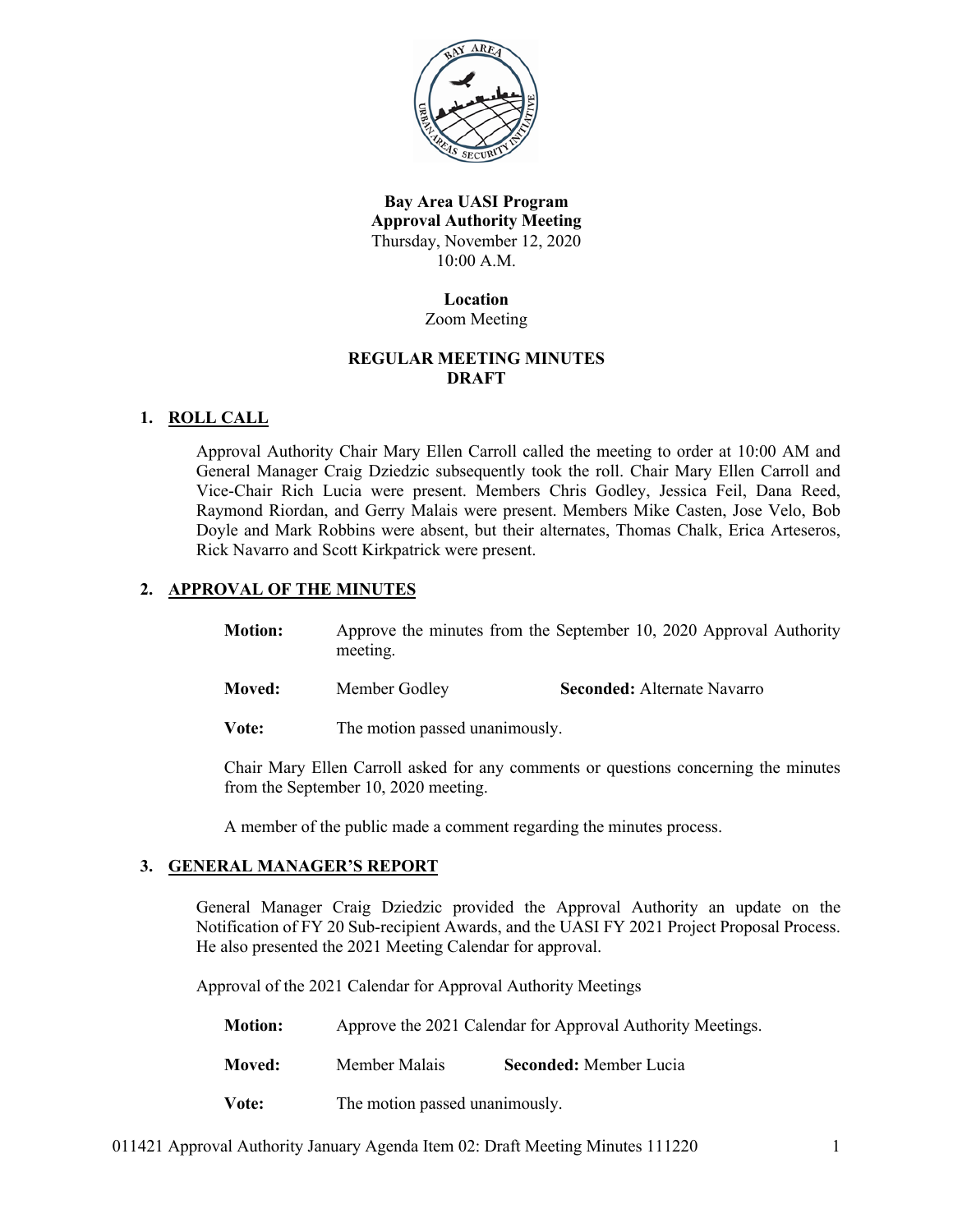Management Team Tracking Tool and Future Agenda Items

There were no additions to the tracking tool.

A member of the public made a comment regarding the General Manager's report.

# **4. THIRA AND SPR APPROVAL**

Regional Program Manager Janell Myhre presented the annual THIRA and SPR for review and approval.

| <b>Motion:</b> | Approve the THIRA/SPR.         |                                |
|----------------|--------------------------------|--------------------------------|
| <b>Moved:</b>  | Member Kirkpatrick             | <b>Seconded: Member Malais</b> |
| Vote:          | The motion passed unanimously. |                                |

A member of the public made a comment regarding the THIRA and SPR approval agenda item.

### **5. HUB FUNDING ALLOCATION AND RISK FORMULA UPDATE**

Regional Program Manager Janell Myhre presented the hub funding and allocation and risk formula for review and approval.

- **Motion:** Approve the Hub Funding Allocation and Risk Formula Update.
- **Moved:** Member Mary Ellen Carroll **Seconded:** Alternate Navarro

**Vote:** The motion passed unanimously with the amendment described below.

Member Godley directed the management team to inquire what projects the State of California is using their retention funds for.

A member of the public had a comment regarding the Hub Funding Allocation and Risk Formula Update.

# **6. RCPGP PROGRAM UPDATE**

Regional Project Manager Corinne Bartshire presented an update on the Bay Area RCPGP program. She stated in her report that The Bay Area has been awarded funding through the Department of Homeland Security Regional Catastrophic Preparedness Grant Program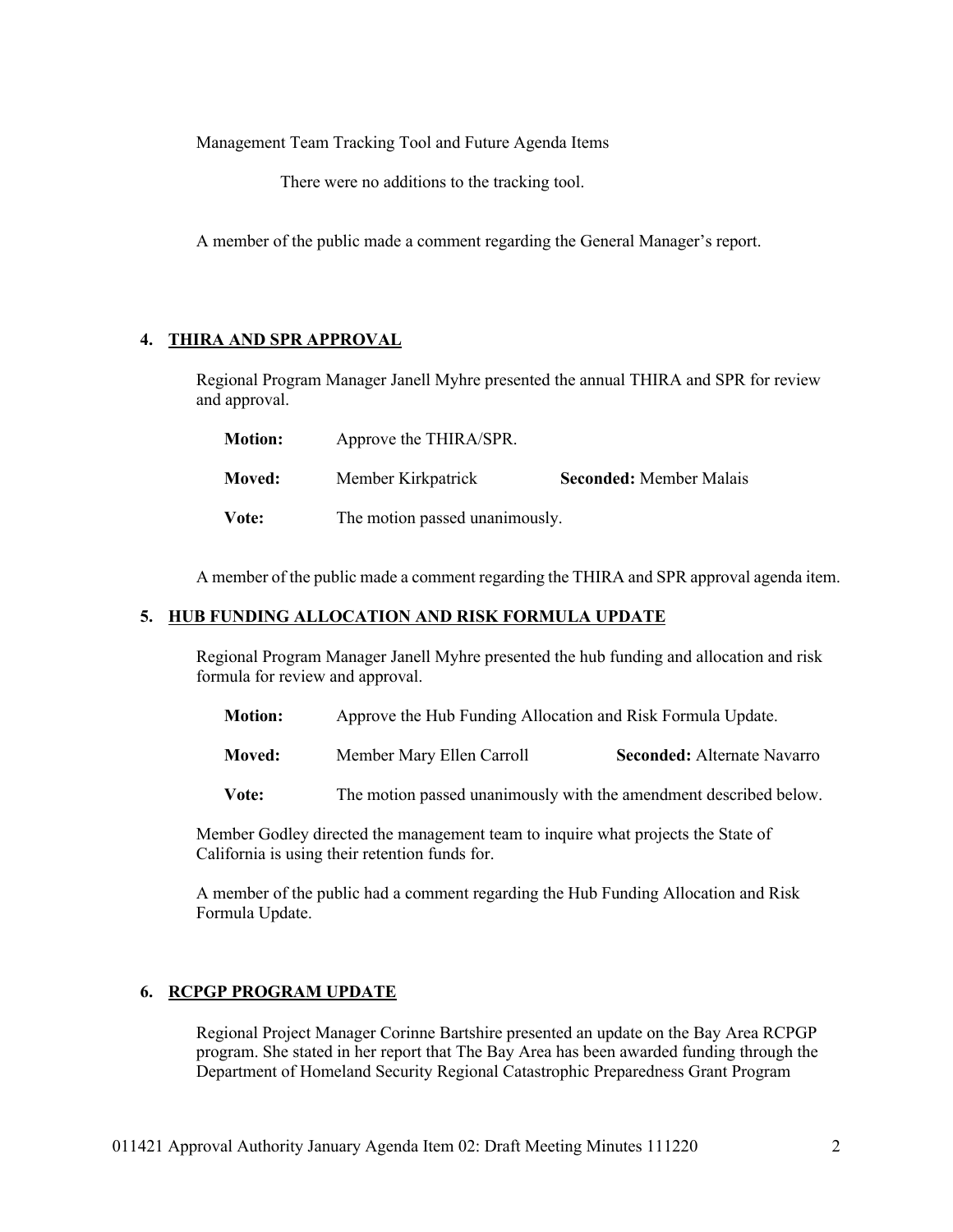(RCPGP) as follows: • FY 2019 - \$1,406,550 for Life Sustaining Commodity Distribution Planning • FY 2020 - \$929,414 for Regional Pandemic Preparedness.

## **7. DSW PROGRAM ANALYSIS PROJECT CLOSEOUT**

Regional Project Manager Corinne Bartshire presented a closeout of the DSW Program Analysis Project. She stated that the Bay Area UASI completed a review and analysis of local DSW programs within the region. Based on the identified best practices, lessons learned, and experienced challenges, the UASI developed an accompanying DSW Program Toolkit.

Members Godley and Arteseros thanked Corinne Bartshire for her efforts in regional catastrophic planning.

A member of the public made a comment regarding UASI initiatives.

#### **8. JIS ADMINISTRATION SUPPORT PROJECT UPDATE**

Regional Project Manager Corinne Bartshire presented an update on the JIS Administration Support Project. She stated that the Bay Area UASI has recently funded several efforts to support the Bay Area Joint Information System. These include: JIS Administrative Services, Interim COVID-19 After Action Report, Update to Bay Area JIS Framework and Toolkit, Bay Area JIS Training, Annual exercise design, conduct, and evaluation, Annual license to Simulation Deck virtual exercise platform, and the Mass Notification Seminar 2021.

A member of the public made a comment regarding the JIS project.

#### **9. MEDICAL AND PUBLIC HEALTH WORKGROUP UPDATE**

Regional Program Manager Jodi Traversaro presented an update on the Medical and Public Health Workgroup. She stated that The Bay Area UASI Regional Emergency Medical and Public Health Workgroup in partnership with the Association of Bay Area Public Health Officers has completed the Med/Health Shelter Concept of Operations, Toolkit, and Training Project for the Bay Area region.

A member of the public made a comment regarding the Medical and Public Health Update.

#### **10. BAY AREA TRAINING AND EXERCISE PROGRAM (BATEP) UPDATE**

Regional Program Manager Jodi Traversaro presented an update on the Bay Area Training and Exercise Program (BATEP).

A member of the public made a comment regarding the BATEP program

#### **11. NCRIC BRIEFING**

.